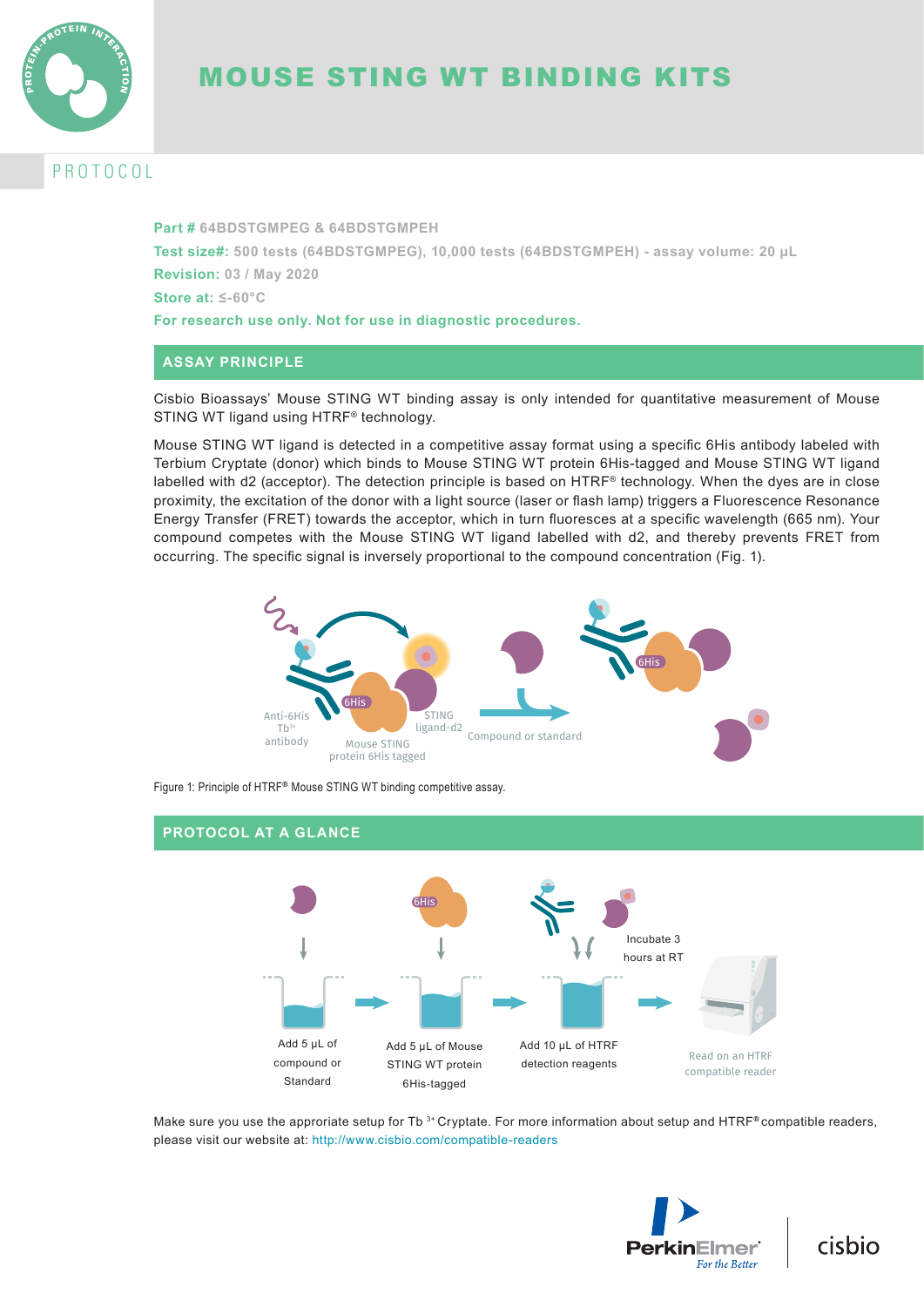#### **MATERIALS PROVIDED:**

| <b>Kit components</b>                                 | 500 tests *<br>Cat # 64BDSTGMPEG       | 10,000 tests *<br>Cat # 64BDSTGMPEH |
|-------------------------------------------------------|----------------------------------------|-------------------------------------|
| Mouse STING WT binding kit - Standard<br>Frozen - 10X | 1 vial - 50 µL                         | 2 vials - $50 \mu L$                |
| 6His Tb Cryptate Antibody                             | 1 vial - $50$ $\mu$ L<br>Frozen - 50X  | 1 vial - $1$ mL<br>Frozen - 50X     |
| Mouse STING WT ligand d2 reagent                      | 1 vial - $50$ $\mu$ L<br>Frozen - 50X  | 1 vial - $1$ mL<br>Frozen - 50X     |
| Mouse STING WT protein 6His-tagged                    | 2 vials - $25$ $\mu$ L<br>Frozen - 50X | 5 vials - 200 µL<br>Frozen - 50X    |
| Diluent #9<br>5X                                      | 3 vials<br>2 mL                        | 1 vial<br>100 mL                    |
| Detection buffer #12<br>5X                            | 1 vial<br>2 mL                         | 1 vial<br>50 mL                     |

 \* When used as advised, the two available kit sizes will provide sufficient reagents for 500 and 10,000 tests respectively in 20 µL final. Assay volumes can be adjusted proportionally to run the assay in 96 or 1536 well microplates.

#### **PURCHASE SEPARATELY:**

- Low volume white (only) microplate\*
- HTRF<sup>®</sup>-Certified Reader \*\*. Make sure the setup for  $Tb^{3+}$  Cryptate is used.
- \* For HTRF microplate recommendations, please visit www.cisbio.com/microplate-recommendations
- \*\* For a list of HTRF-compatible readers and setup recommendations, please visit www.cisbio.com/readers

### **STORAGE AND STABILITY**



Store the kit at -60°C or below. Under appropriate storage conditions, reagents are stable until the expiry date indicated on the label.



Thaw and aliquot the protein on ice.

Once thawed, other solutions can be frozen once.

To avoid freeze/thaw cycles, it is recommended to dispense remaining stock solutions into disposable plastic vials for storage at -60°C or below.

Volume of reagent aliquots should not be under 10 μL.

Thawed diluent and detection buffer can be stored at 2-8°C on your premises.

### **REAGENT PREPARATION**

#### **BEFORE YOU BEGIN:**

- It is very important to prepare reagents in the specified buffers. The use of an incorrect diluent may affect reagent stability and assay results.
- Thaw protein on ice, other reagents can be thawed at room temperature
- Before use, allow diluent and buffer to warm up at room temperature and homogenize them with a vortex.
- Mouse STING WT binding kit Standard (for standard curve) must be prepared in diluent.

**TAKE CARE TO PREPARE STOCK AND WORKING SOLUTIONS ACCORDING TO THE DIRECTIONS FOR THE KIT SIZE YOU HAVE PURCHASED.**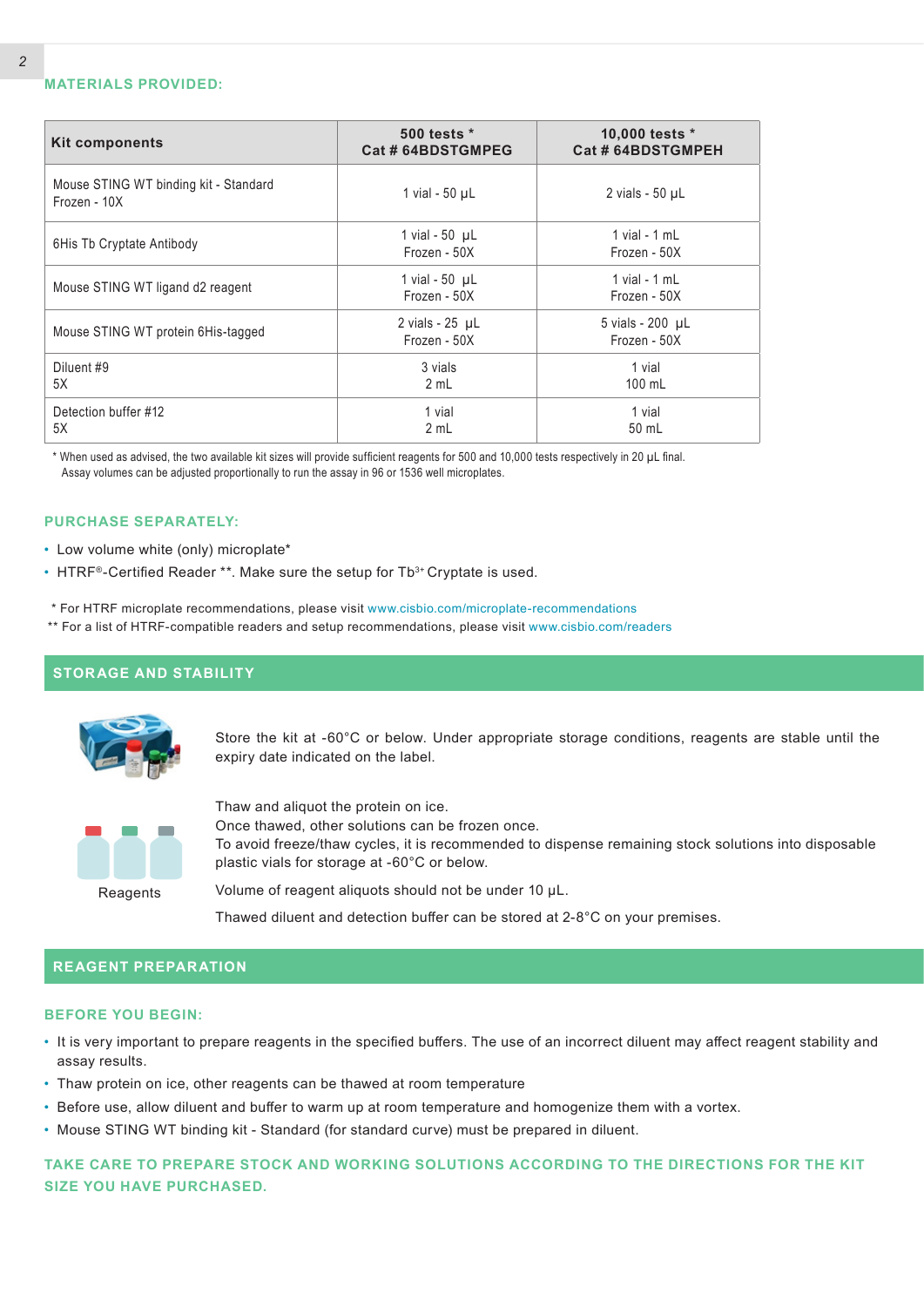## **TO PREPARE REAGENT STOCK SOLUTIONS:**

| 500 TESTS KIT - 64BDSTGMPEG                                                                                                                                                                                                                                                     |                                       |              | 10,000 TESTS KIT - 64BDSTGMPEH                                                                                                                                                                                                                                                    |  |  |
|---------------------------------------------------------------------------------------------------------------------------------------------------------------------------------------------------------------------------------------------------------------------------------|---------------------------------------|--------------|-----------------------------------------------------------------------------------------------------------------------------------------------------------------------------------------------------------------------------------------------------------------------------------|--|--|
| 6His Cryptate antibody                                                                                                                                                                                                                                                          |                                       |              |                                                                                                                                                                                                                                                                                   |  |  |
| Thaw the 6His Tb Cryptate antibody. Centrifuge.<br>This 50X stock solution can be frozen and stored at -60°C or<br>below.                                                                                                                                                       |                                       |              | Thaw the 6His Tb Cryptate antibody. Centrifuge.<br>This 50X stock solution can be frozen and stored at -60°C or<br>helow.                                                                                                                                                         |  |  |
|                                                                                                                                                                                                                                                                                 | Mouse STING WT ligand d2 reagent      |              |                                                                                                                                                                                                                                                                                   |  |  |
| Thaw the Mouse STING WT ligand d2 reagent. Centrifuge.<br>This 50X stock solution can be frozen and stored at -60°C or<br>below.                                                                                                                                                |                                       |              | Thaw the Mouse STING WT ligand d2 reagent. Centrifuge.<br>This 50X stock solution can be frozen and stored at -60°C or<br>below.                                                                                                                                                  |  |  |
|                                                                                                                                                                                                                                                                                 | Mouse STING WT binding kit - Standard |              |                                                                                                                                                                                                                                                                                   |  |  |
| Thaw the Mouse STING WT binding kit - Standard. Centrifuge.<br>This 10 X stock solution can be frozen and stored at -60°C or<br>below.                                                                                                                                          |                                       |              | Thaw the Mouse STING WT binding kit - Standard. Centrifuge.<br>This 10 X stock solution can be frozen and stored at -60°C or<br>below.                                                                                                                                            |  |  |
|                                                                                                                                                                                                                                                                                 | Mouse STING WT protein 6His-tagged    |              |                                                                                                                                                                                                                                                                                   |  |  |
| Thaw the Mouse STING WT protein 6His-tagged on ice.<br>Centrifuge the vial. To avoid freeze/thaw cycles, it is<br>recommended to aliquot the remainder of this 50X stock solution<br>under 10 µL minimum in disposable plastic vials for storage at<br>$≤-60°C.$                |                                       |              | Thaw the Mouse STING WT protein 6His-tagged on ice.<br>Centrifuge the vial. To avoid freeze/thaw cycles, it is<br>recommended to aliquot the remainder of this 50X stock solution<br>under 10 µL minimum in disposable plastic vials for storage at<br>$≤-60°C$                   |  |  |
| <b>Diluent</b>                                                                                                                                                                                                                                                                  |                                       |              |                                                                                                                                                                                                                                                                                   |  |  |
| Dilute 5-fold the 5X diluent #9 with distilled water:<br>Homogenize the 5X diluent #9 with a vortex and add 1 volume of<br>stock solution in 4 volumes of distilled water,<br>e.g. 1 mL of diluent + 4 mL of distilled water.<br>Mix gently after dilution.                     | 4 vol.                                | 1 vol.<br>5X | Dilute 5-fold the 5X diluent #9 with distilled water:<br>Homogenize the 5X diluent #9 with a vortex and add 1 volume of<br>stock solution in 4 volumes of distilled water,<br>e.g. 10 mL of diluent + 40 mL of distilled water.<br>Mix gently after dilution.                     |  |  |
| Detection Buffer                                                                                                                                                                                                                                                                |                                       |              |                                                                                                                                                                                                                                                                                   |  |  |
| Dilute 5-fold the 5X detection buffer #12 with distilled water:<br>Homogenize the 5X detection buffer #12 with a vortex and add 1<br>volume of stock solution in 4 volumes of distilled water,<br>e.g. 1 mL of diluent + 4 mL of distilled water.<br>Mix gently after dilution. | 4 vol.                                | 1 vol.<br>5X | Dilute 5-fold the 5X detection buffer #12 with distilled water:<br>Homogenize the 5X detection buffer #12 with a vortex and add 1<br>volume of stock solution in 4 volumes of distilled water,<br>e.g. 10 mL of diluent + 40 mL of distilled water.<br>Mix gently after dilution. |  |  |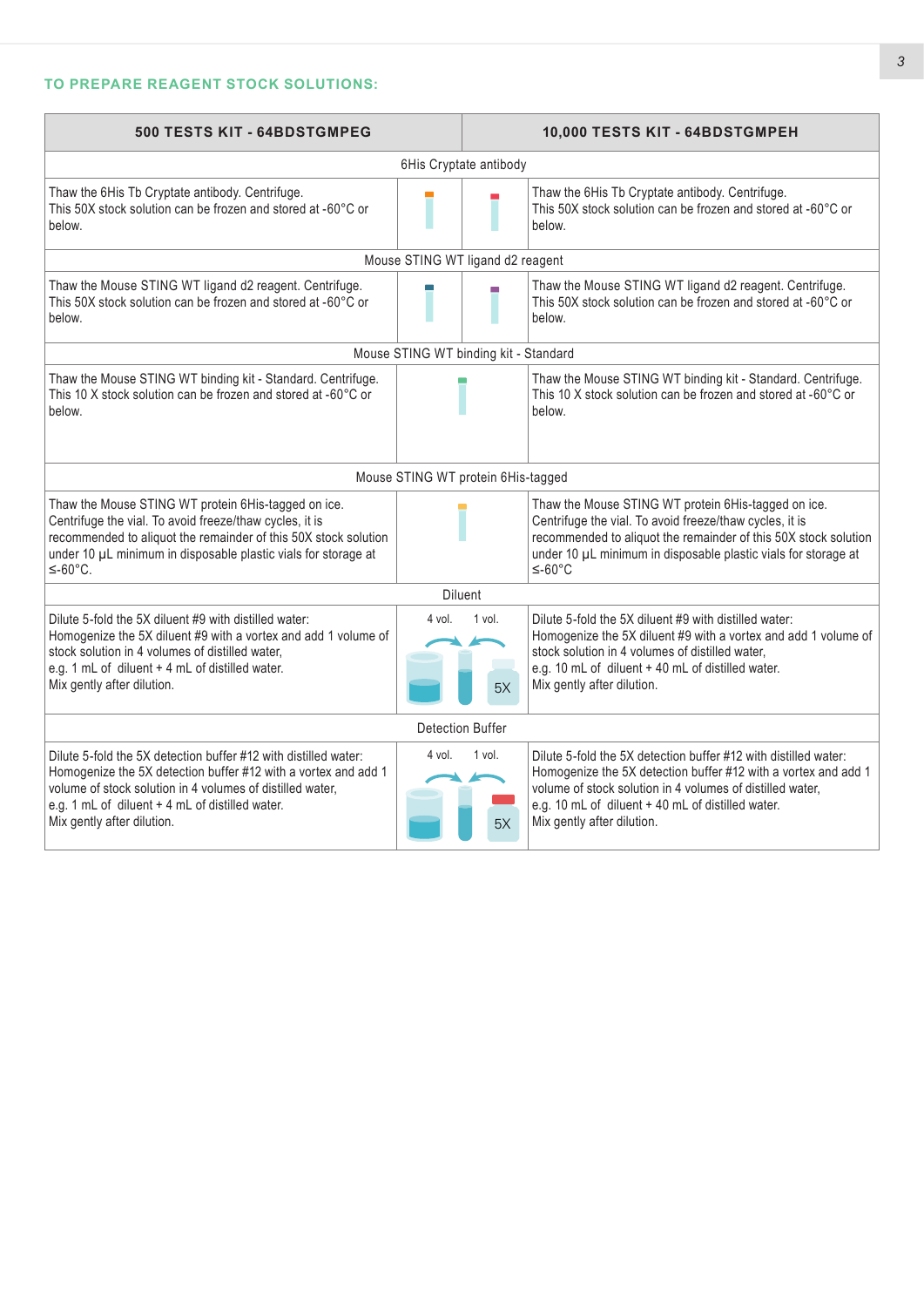# **TO PREPARE WORKING SOLUTIONS:**

Each well requires 5 µL of each reagent. Prepare in separate vials.

| 500 TESTS KIT - 64BDSTGMPEG                                                                                                                                                                                                                                                                                             |                           | 10,000 TESTS KIT - 64BDSTGMPEH     |                                                                                                                                                                                                                                                                                                                         |  |  |  |
|-------------------------------------------------------------------------------------------------------------------------------------------------------------------------------------------------------------------------------------------------------------------------------------------------------------------------|---------------------------|------------------------------------|-------------------------------------------------------------------------------------------------------------------------------------------------------------------------------------------------------------------------------------------------------------------------------------------------------------------------|--|--|--|
|                                                                                                                                                                                                                                                                                                                         | 6His Tb Cryptate antibody |                                    |                                                                                                                                                                                                                                                                                                                         |  |  |  |
| Dilute 50-fold the 50X stock solution (thawed<br>reagent) of 6His Tb cryptate antibody with detection<br>buffer #12 (1X), eg 10 µL of thawed Tb cryptate<br>antibody stock solution + 490 µL of detection buffer<br>#12 (1X).                                                                                           | 49 vol<br>1 vol           | 49 vol<br>1 vol                    | Dilute 50-fold the 50X stock solution (thawed<br>reagent) of 6His Tb cryptate antibody with detection<br>buffer #12 (1X), eg 10 µL of thawed Tb cryptate<br>antibody stock solution + 490 µL of detection buffer<br>#12 (1X).                                                                                           |  |  |  |
|                                                                                                                                                                                                                                                                                                                         |                           | Mouse STING WT ligand d2 reagent   |                                                                                                                                                                                                                                                                                                                         |  |  |  |
| Dilute 50-fold the 50X stock solution (thawed<br>reagent) of Mouse STING WT ligand d2 reagent with<br>detection buffer #12 (1X), eg 10 µL of thawed Mouse<br>STING WT ligand d2 reagent stock solution + 490<br>µL of detection buffer #12 (1X).                                                                        | 49 vol<br>1 vol           | 49 vol<br>1 vol                    | Dilute 50-fold the 50X stock solution (thawed<br>reagent) of Mouse STING WT ligand d2 reagent with<br>detection buffer #12 (1X), eg 10 µL of thawed Mouse<br>STING WT ligand d2 reagent stock solution + 490<br>µL of detection buffer #12 (1X).                                                                        |  |  |  |
|                                                                                                                                                                                                                                                                                                                         |                           | Mouse STING WT protein 6His-tagged |                                                                                                                                                                                                                                                                                                                         |  |  |  |
| Dilute 50-fold the 50X stock solution (thawed reagent<br>on ice) of Mouse STING WT 6His protein with<br>detection buffer #12 (1X), eg 10 µL of thawed protein<br>stock solution $+490$ µL of detection buffer #12 (1X).                                                                                                 | 1 vol                     | 49 vol                             | Dilute 50-fold the 50X stock solution (thawed reagent<br>on ice) of Mouse STING WT 6His protein with<br>detection buffer #12 (1X), eg 10 µL of thawed protein<br>stock solution + 490 µL of detection buffer #12 (1X).                                                                                                  |  |  |  |
| HTRF reagents                                                                                                                                                                                                                                                                                                           |                           |                                    |                                                                                                                                                                                                                                                                                                                         |  |  |  |
| It is possible to pre-mix the two ready-to-use<br>solutions just prior to dispensing the reagents by<br>adding 1 volume of Mouse STING WT ligand d2<br>reagent solution to 1 volume of 6His Tb cryptate<br>antibody solution (e.g. 1 mL of Mouse STING<br>WT ligand d2 reagent + 1 mL of 6His Tb cryptate<br>antibody). |                           |                                    | It is possible to pre-mix the two ready-to-use<br>solutions just prior to dispensing the reagents by<br>adding 1 volume of Mouse STING WT ligand d2<br>reagent solution to 1 volume of 6His Tb cryptate<br>antibody solution (e.g. 1 mL of Mouse STING<br>WT ligand d2 reagent + 1 mL of 6His Tb cryptate<br>antibody). |  |  |  |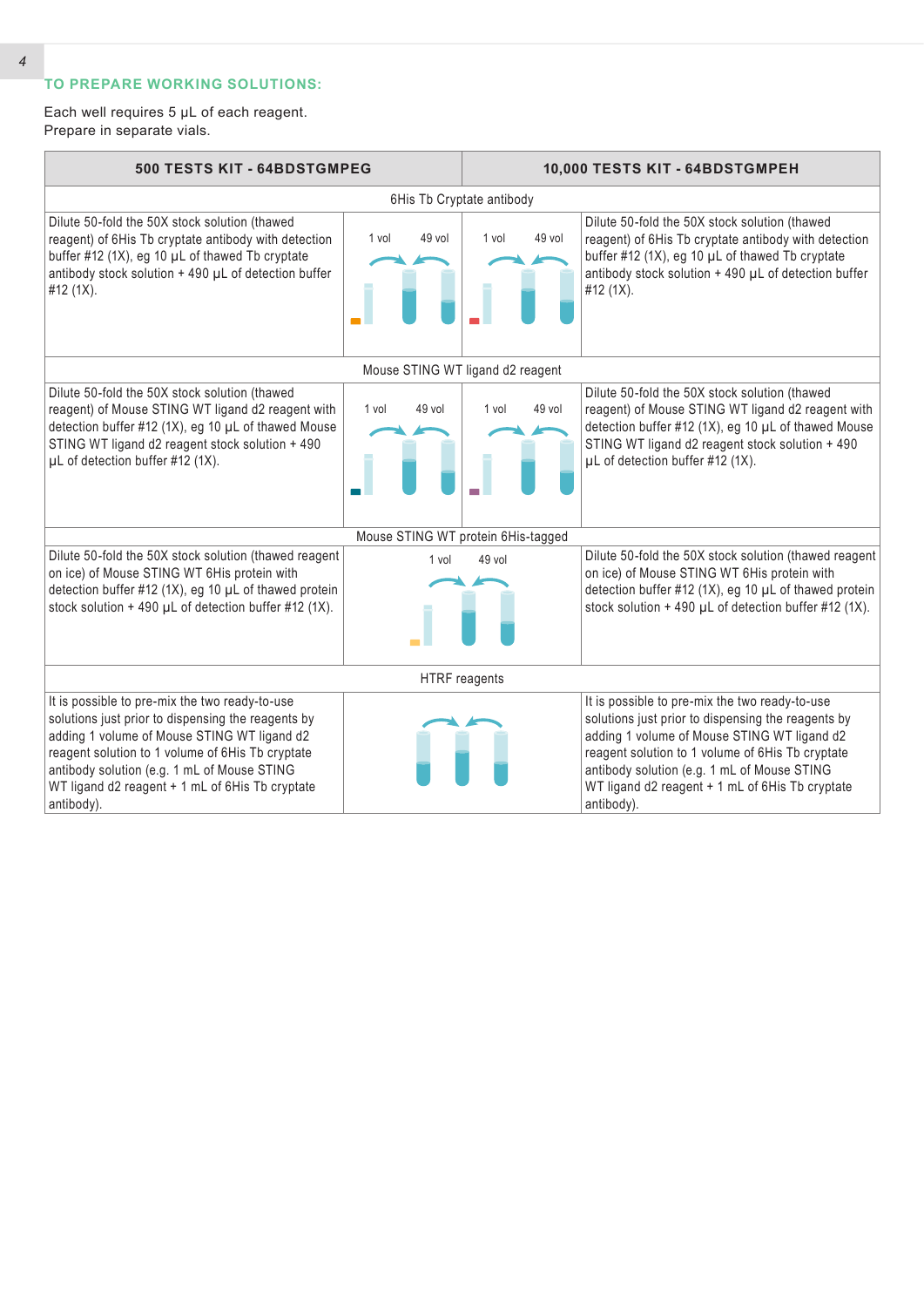### **TO PREPARE WORKING STANDARD SOLUTIONS:**

- Each well requires 5 µL of standard.
- Dilute the standard stock solution serially with diluent #9 .
- In order to counteract any standard sticking, we recommend changing tips between each dilution.

A recommended standard dilution procedure is listed and illustrated below:

Dilute the standard stock solution 10-fold with diluent to prepare high standard (Std 7): take 10 µL of standard stock solution and add it to 90 µL of diluent #9 (1X). Mix gently.

Use the high standard (Std 7) to prepare the standard curve using 1/5 serial dilutions as follows:

- Dispense 80 µL of diluent into each vial from Std 6 to Std 0.
- Add 20 µL of standard to 80 µL of diluent, mix gently and repeat the 1/5 serial dilution to make standard solutions: std6, std5, std4, std3, std2, std1.

This will create 7 standards for the analyte. Std 0 (Positive control) is diluent alone.



| <b>STANDARD</b>         | <b>SERIAL DILUTIONS</b>                      | <b>MOUSE STING WT</b><br><b>STANDARD</b><br><b>WORKING SOLUTION (nM)</b> | <b>MOUSE STING WT</b><br><b>STANDARD</b><br><b>FINAL CONCENTRATION</b><br>(nM) |
|-------------------------|----------------------------------------------|--------------------------------------------------------------------------|--------------------------------------------------------------------------------|
| Standard Stock solution | Thawed stock solution                        | 2 0 0 0                                                                  |                                                                                |
| Standard 7              | 10µl standard stock solution + 90 µL Diluent | 200                                                                      | 50                                                                             |
| Standard 6              | 20 $\mu$ L standard 7 + 80 $\mu$ L Diluent   | 40                                                                       | 10                                                                             |
| Standard 5              | 20 $\mu$ L standard 6 + 80 $\mu$ L Diluent   | 8                                                                        | $\overline{2}$                                                                 |
| Standard 4              | 20 µL standard 5 + 80 µL Diluent             | $\overline{2}$                                                           | $\mathbf{0}$                                                                   |
| Standard 3              | 20 $\mu$ L standard 4 + 80 $\mu$ L Diluent   | 0.32                                                                     | 0.08                                                                           |
| Standard 2              | 20 $\mu$ L standard $3 + 80$ $\mu$ L Diluent | 0.064                                                                    | 0.016                                                                          |
| Standard 1              | 20 $\mu$ L standard 2 + 80 $\mu$ L Diluent   | 0.0128                                                                   | 0.0032                                                                         |
| Standard 0              | 100 µL Diluent                               | 0                                                                        | $\mathbf{0}$                                                                   |

### **TO PREPARE SAMPLES:**

- Each well requires 5 µL of compound.
- Dilute your compound in diluent #9 (1X).
- DMSO concentration must not exceed 2.5% final in the well (10% initial).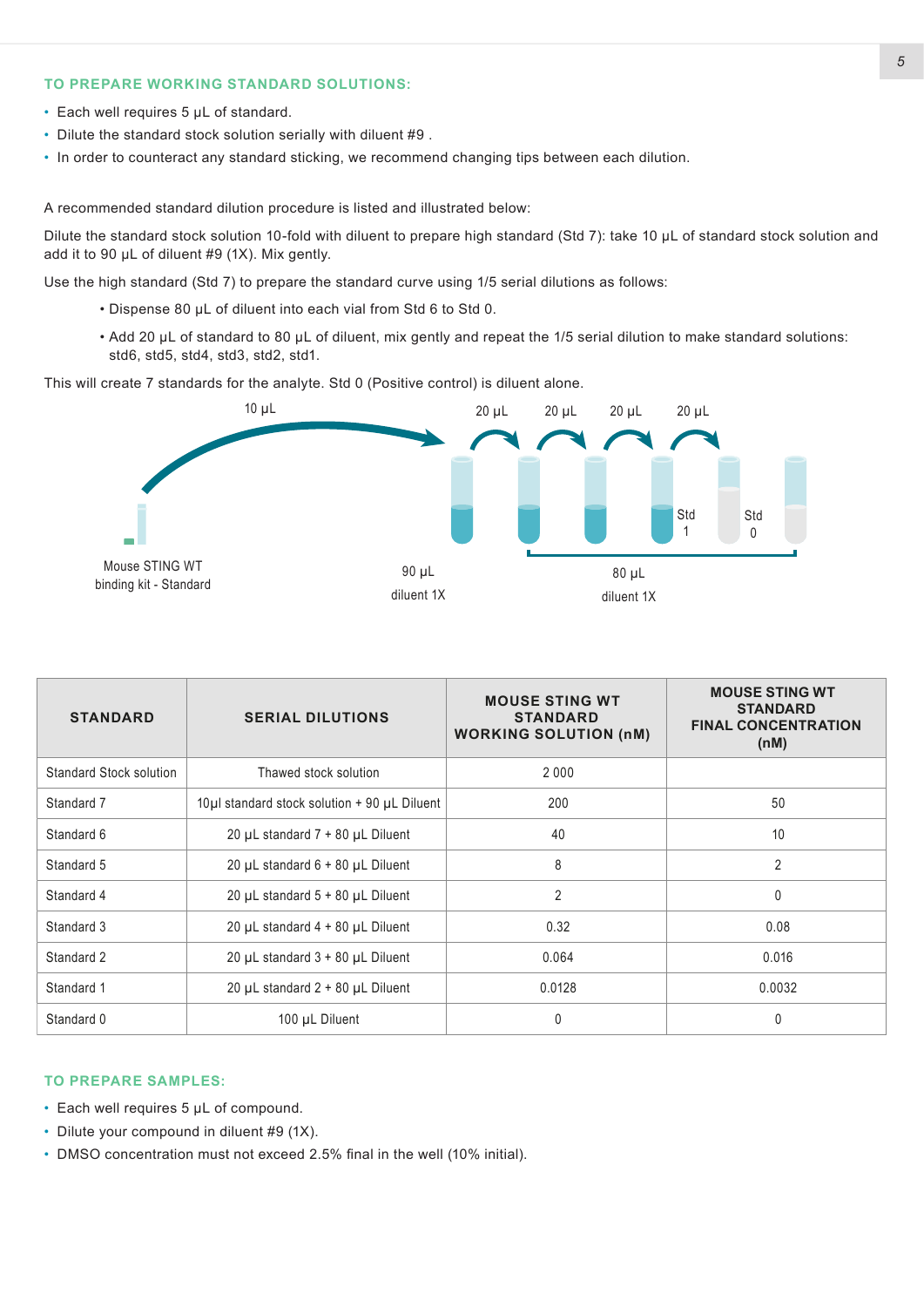# **ASSAY PROTOCOL**

|        |         | <b>Negative control (or Cryptate)</b><br>control)                                                         | Standard (Std 0 - Std 7)                                                                                   | Compound                                                            |  |
|--------|---------|-----------------------------------------------------------------------------------------------------------|------------------------------------------------------------------------------------------------------------|---------------------------------------------------------------------|--|
| Step   |         | Dispense 5 µL of diluent into each<br>negative control well.                                              | Dispense 5 µL of each Mouse STING<br>WT binding kit - Standard<br>(Std 0 - Std 7) into each standard well. | Dispense 5 µL of compound into each<br>compound well.               |  |
| Step 2 |         | Add 5 µL of detection buffer to all<br>wells                                                              |                                                                                                            | Add 5 µL of Mouse STING WT protein 6His-tagged protein to all wells |  |
| Step 3 |         | Add 10 µL of premixed Mouse STING WT ligand d2 reagent and 6His Tb antibody working solution to all wells |                                                                                                            |                                                                     |  |
| Step 4 |         | Seal the plate and incubate 3 hours at RT or at Over Night if necessary                                   |                                                                                                            |                                                                     |  |
| Step 5 | $\prec$ | Remove the plate sealer and read on an HTRF® compatible reader                                            |                                                                                                            |                                                                     |  |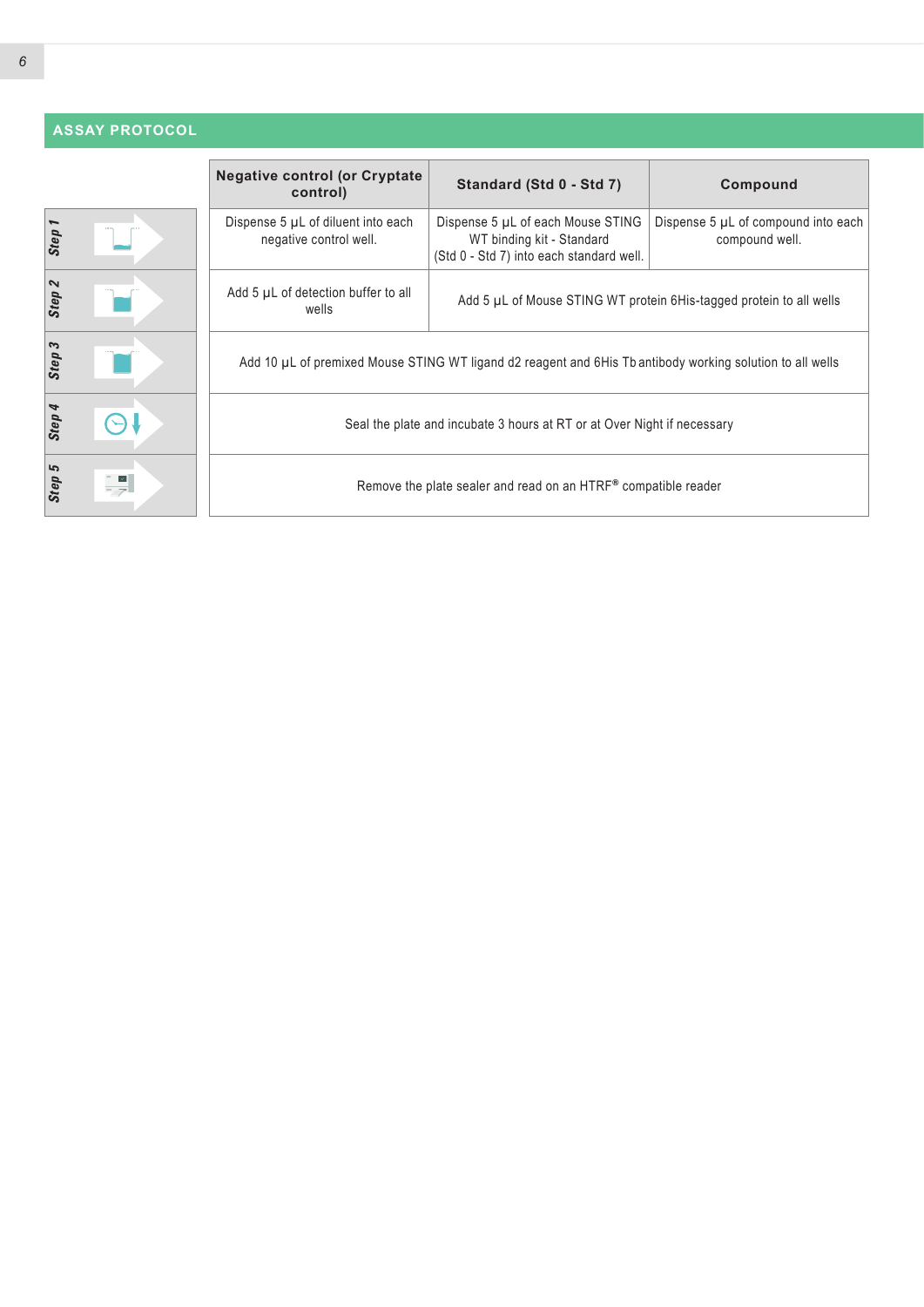|     |                                                                                                                            |                | 3              |                                                                                                                                                                                                                                                | 5              | 6              |
|-----|----------------------------------------------------------------------------------------------------------------------------|----------------|----------------|------------------------------------------------------------------------------------------------------------------------------------------------------------------------------------------------------------------------------------------------|----------------|----------------|
| A   | 5 µL Diluent (Negative control)<br>5 µL of detection buffer<br>10 µL of Mouse STING WT ligand-d2<br>and 6His-Tb premixed   | Repeat Well A1 | Repeat Well A1 | 5 µL Compound 1<br>5 µL of Mouse STING WT protein 6His-<br>tagged<br>10 µL of Mouse STING WT ligand-d2 and<br>6His-Tb premixed                                                                                                                 | Repeat Well A4 | Repeat Well A4 |
| B I | $5$ µL Std 0<br>5 µL of Mouse STING WT protein<br>6His-tagged<br>10 µL of Mouse STING WT ligand-d2<br>and 6His-Tb premixed | Repeat Well B1 | Repeat Well B1 | 5 µL Compound 2<br>5 µL of Mouse STING WT protein 6His-<br>tagged<br>10 µL of Mouse STING WT ligand-d2 and<br>6His-Tb premixed                                                                                                                 | Repeat Well B4 | Repeat Well B4 |
| C.  | 5 µL Std 1<br>5 µL of Mouse STING WT protein<br>6His-tagged<br>10 µL of Mouse STING WT ligand-d2<br>and 6His-Tb premixed   | Repeat Well C1 | Repeat Well C1 | 5 µL Compound 3<br>5 µL of Mouse STING WT protein 6His-<br>tagged<br>10 µL of Mouse STING WT ligand-d2 and<br>6His-Tb premixed                                                                                                                 | Repeat Well C4 | Repeat Well C4 |
| D   | 5 µL Std<br>5 µL of Mouse STING WT protein<br>6His-tagged<br>10 µL of Mouse STING WT ligand-d2<br>and 6His-Tb premixed     | Repeat Well D1 | Repeat Well D1 | 5 µL Compound<br>5 µL of Mouse STING WT protein 6His-<br>tagged<br>10 µL of Mouse STING WT ligand-d2 and<br>6His-Tb premixed                                                                                                                   | Repeat Well D4 | Repeat Well D4 |
| E   | 5 uL Std<br>5 µL of Mouse STING WT protein<br>6His-tagged<br>10 µL of Mouse STING WT ligand-d2<br>and 6His-Tb premixed     | Repeat Well E1 | Repeat Well E1 | 5 µL Compound<br>5 µL of Mouse STING WT protein 6His-<br>tagged<br>10 µL of Mouse STING WT ligand-d2 and<br>6His-Tb premixed                                                                                                                   | Repeat Well E4 | Repeat Well E4 |
| F   | 5 uL Std<br>5 µL of Mouse STING WT protein<br>6His-tagged<br>10 µL of Mouse STING WT ligand-d2<br>and 6His-Tb premixed     | Repeat Well F1 | Repeat Well F1 | 5 µL Compound<br>5 µL of Mouse STING WT protein 6His-<br>tagged<br>10 µL of Mouse STING WT ligand-d2 and<br>6His-Tb premixed                                                                                                                   | Repeat Well F4 | Repeat Well F4 |
| G   | 5 uL Std<br>5 µL of Mouse STING WT protein<br>6His-tagged<br>10 µL of Mouse STING WT ligand-d2<br>and 6His-Tb premixedd    | Repeat Well G1 | Repeat Well G1 | 5 µL Compound<br>5 µL of Mouse STING WT protein 6His-<br>tagged<br>10 µL of Mouse STING WT ligand-d2 and<br>6His-Tb premixed                                                                                                                   | Repeat Well G4 | Repeat Well G4 |
| нι  | 5 µL Std<br>5 µL of Mouse STING WT protein<br>6His-tagged<br>10 µL of Mouse STING WT ligand-d2<br>and 6His-Tb premixed     | Repeat Well H1 | Repeat Well H1 | 5 µL Compound<br>5 µL of Mouse STIL<br>Mouse STI. J. J. Drotein 6His-<br>1   2   3   4   1   6   7   8   9   10   11   12   13   14   15   16   17   18   19   20   21   22   23   24<br>tagg<br>$10 \mu_B$<br><b>RHis</b> C<br>$\overline{D}$ |                |                |

J K L M N O P